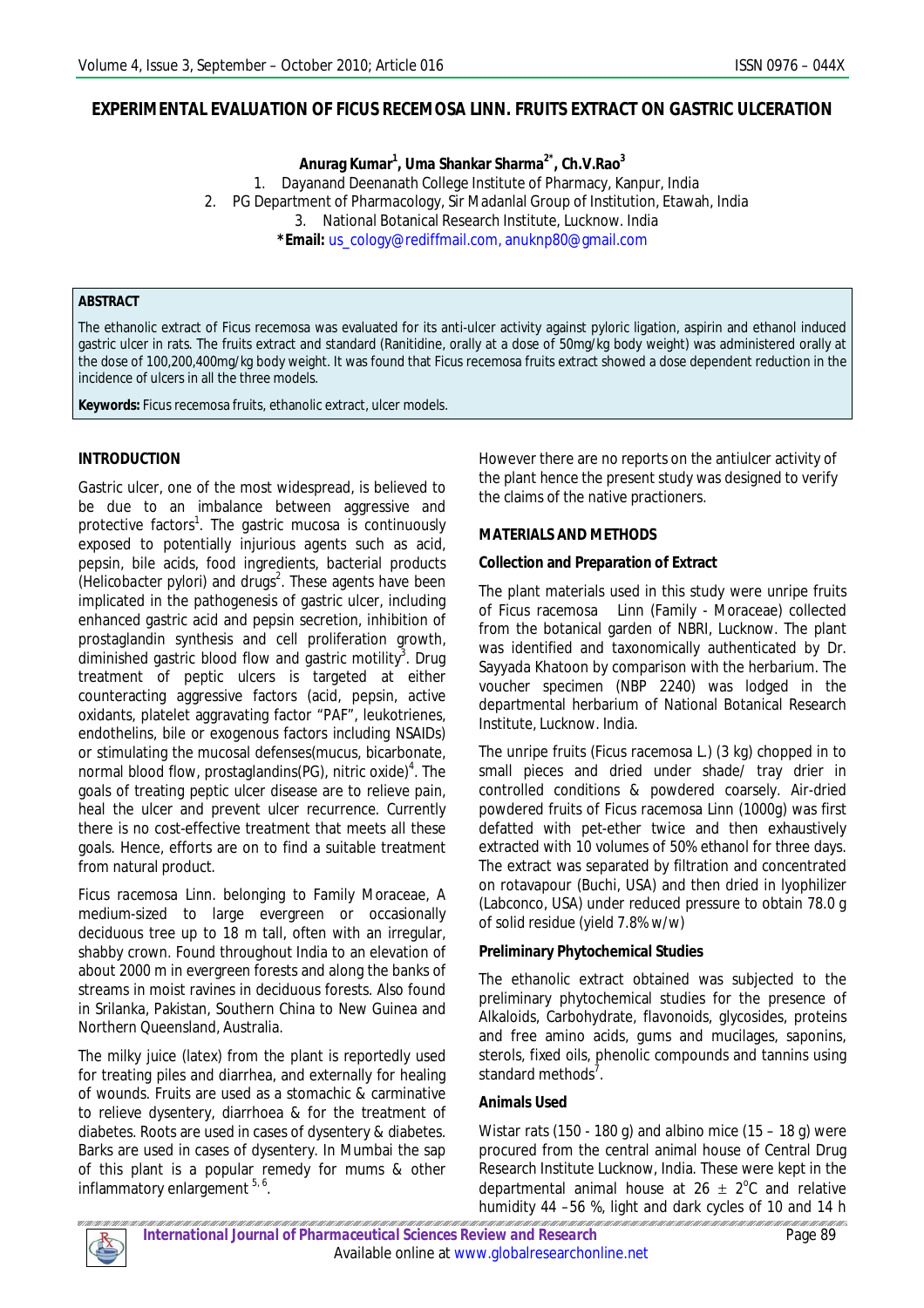respectively for 1 week before and during the experiment for acclimatization. The animals were provided with standard rodent pellet diet (Dayal, India) and the food was withdrawn 18-24 h before the experiment, though water was allowed *ad libitum*. The laboratory animals are promulgated by the Institutional Animal Ethics Committee, CPCSEA, India (Regd No. 222/2000/CPSEA). All experiments were performed in the morning according to current guidelines for the care of laboratory animals and the ethical guidelines for investigations of experimental pain in conscious animals. The standard orogastric cannula was used for oral drug administration in experimental animals.

# **Acute toxicity studies**

The adult male albino mice were selected for acute toxicity study. Before the actual  $LD_{50}$  determination, a pilot study was made on a small group of mice mainly to select the dose ranges for the subsequent study. The unripe fruit extract of Ficus racemosa were taken at various doses levels (100, 200, 400, 800, 1000, 2000 mg/kg body weight) dissolved in 1 % carboxymethyl cellulose administered 10 ml/kg b.w orally to pairs of mice per dose level. The control animals received 1 % carboxymethyl cellulose in distilled water (10 ml/kg) orally. The animals were observed continuously for two hour and then occasionally for further four hours and finally any mortality, Behavior (gross behavior, general motor activity, writhing, convulsion, response to tail pinching, pupil size, fecal output, water intake, feeding behavior, sedation etc.) of the animals and any other toxic symptoms also observed for 72 hours and the animals were kept under observation up to 14 days  $(OECD, 423)^8$ .

# **Statistical evaluation**

Data are expressed as Mean  $\pm$  SEM (standard error of mean) for six rats. The difference among means has been analyzed by unpaired student's t-test.

# *EXPERIMENTAL METHODS*

The Albino rats of Wistar strain are divided into five groups of six animals each. Animals were fasted 24 hours. I group received normal saline 2ml/kg body weight (Control), group II, III, and IV were received extract of Ficus racemosa fruits in the dose of 100,200,400mg/kg body weight respectively by oral route. While the V group received Ranitidine 50mg/kg body weight by oral route.

# **Pyloric ligation method**

In this method extracts were administered 30 minutes prior to pyloric ligation, Animals were scarified 4 hour later and the stomach was opened and scoring was done.

# **Aspirin induced ulcer model**

In this method the treated groups received extracts in the dose of 100,200,400mg/kg body weight respectively for 8 days p.o. After 8 days of treatment, the animals were fasted for 24 hours. Ulcer was produced by

administration of aspirin (a dose of 200 mg/ kg orally) on the day of sacrifice. The animals were sacrificed 4 hour later and stomach was then opened to calculate the ulcer index $^{9.10}$ .

### **Ethanol induced ulcer model**

The ulcer was induced by administering ethanol. All the animals were fasted for 36 hours before administration of ethanol. The gastric ulcers were induced in rats by administrating absolute ethanol (90%) (1ml/200g) Orally, after 45 min of extracts and standard drug treatment protocol. They were kept in specially constructed cages to prevent coprophagia during and after the experiment. The animals were anaesthetized 1h latter with anaesthetic ether and stomach was incised along the greater curvature and ulceration was scored <sup>11, 12, 13</sup>.

Scoring of ulcer was made as follows

Mean ulcer score for each animal will be expressed as ulcer index. The percentage of ulcer protection was determined as follows

% Protection = Control mean ulcer index - Test mean ulcer index ×100 Control mean ulcer index

# **RESULTS**

# **Phytochemical screening**

The results of preliminary phytochemical screening of the *Ficus racemosa* fruits extracts revealed the presence of alkaloids, flavonoids, carbohydrates, glycosides, tannins, terpenoids, Phenols and absence of fixed oils and steroids.

# **Acute toxicity study (LD50 ):**

No mortality and behavioral changes was found up to the dose of 2000 mg/kg body weight, therefore the dose selected for the antiulcer activity was 100,200,400mg/kg body weight.

# **Anti ulcer study**

A dose-response antiulcer study was done using 100, 200 and 400 mg/kg of ethanolic extract of Ficus racemosa Linn. Against various validated gastric ulcer models like Pylorus ligation, aspirin and ethanol induced gastric ulcer. The ethanolic extract was administered orally to various groups. Ulcer were scored and analyzed as described earlier. The result indicated a dose- dependent antiulcerogenic activity in ethanolic extract of Ficus racemosa Linn. (Tables 1, 2 and 3). The optimal effect was observed at the dose of 400 mg/kg body weight.

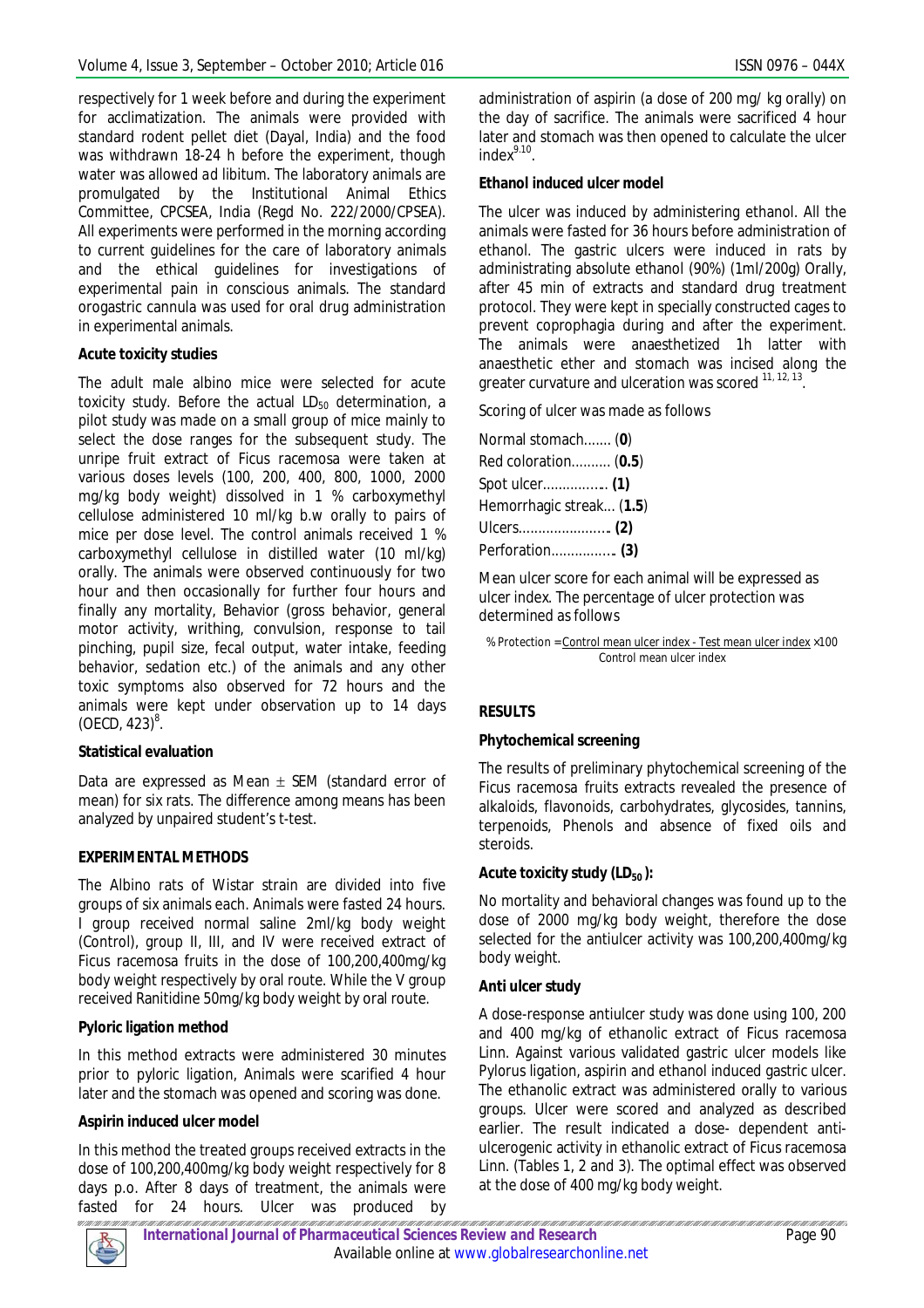| Table-1: Effect of Ficus racemosa fruits extract on pyloric ligation induced gastric ulcer model. |  |  |
|---------------------------------------------------------------------------------------------------|--|--|
|                                                                                                   |  |  |

| Group | <b>Treatment</b>       | Dose (mg/kg) | Ulcer index $(mm^2/rat)$ | % protection |
|-------|------------------------|--------------|--------------------------|--------------|
|       | Control                |              | $37.3 \pm 2.5$           |              |
|       | Ficus racemosa extract | 100          | $29.2 \pm 2.2^a$         | 35.82        |
| III   | Ficus racemosa extract | 200          | $22.2 \pm 2.0^b$         | 56.23        |
| IV    | Ficus racemosa extract | 400          | $12.2 \pm 1.6^c$         | 77.73        |
|       | Ranitidine             | 50           | $5.5 \pm 1.2^c$          | 84.66        |

Values are mean  $\pm$  SEM for 6 rats.

 $a^{\circ}P < 0.05$ , compared to respective control group.

<sup>b</sup> P < 0.01 compared to respective control group.

 $c<sub>P</sub>$  < 0.001 compared to respective control group.

#### **Table-2: Effect of Ficus racemosa fruits extract on aspirin induced gastric ulcers model.**

| Group | Treatment              | Dose (mg/kg) | Ulcer index $(mm^2/rat)$ | % Protection |
|-------|------------------------|--------------|--------------------------|--------------|
|       | Control                |              | $15.6 \pm 3.9$           |              |
|       | Ficus racemosa extract | 100          | $1.2 \pm 1.7$            | 2.0          |
| Ш     | Ficus racemosa extract | 200          | $2.2 \pm 1.6^a$          | 6.07         |
| IV    | Ficus racemosa extract | 400          | $6.3 \pm 2.4^{\circ}$    | 12.04        |
|       | Ranitidine             | 50           | $10.7 \pm 2.8^{b}$       | 31.56        |

Values are mean + SEM for 6 rats.

 $a^2P < 0.05$ , compared to respective control group.

 $b$  P < 0.01 compared to respective control group.

| Group | <b>Treatment</b>       | Dose (mg/kg) | Ulcer index $(mm^2/rat)$ | % Protection |
|-------|------------------------|--------------|--------------------------|--------------|
|       | Control                |              | $22.6 \pm 3.9$           |              |
|       | Ficus racemosa extract | 100          | $14.7 \pm 2.8$           | 41.56        |
| Ш     | Ficus racemosa extract | 200          | $12.3 \pm 2.4^{\circ}$   | 62.04        |
| IV    | Ficus racemosa extract | 400          | $8.2 \pm 1.6^{b}$        | 80.72        |
|       | Ranitidine             | 50           | $5.4 \pm 1.7^{b}$        | 89.51        |

#### **Table-3: Effect of** *Ficus racemosa* **fruits extract on Ethanol acid gastric ulcer model.**

Values are mean + SFM for 6 rats.

 $a^P$  P < 0.05, compared to respective control group.

 $b$  P < 0.01 compared to respective control group.

#### **DISCUSSION AND CONCLUSION**

The etiology of peptic ulcer is unknown in most of the cases, it is generally accepted that gastric ulcers results from an imbalance between aggressive factors and the maintenance of the mucosal integrity through endogenous defense mechanisms<sup>14</sup>. The excess gastric mucus formation by prostaglandins (PG) includes both increases in mucosal resistance as well as a decrease in aggressive factors, mainly acid and pepsin <sup>15</sup>. Inhibition of PG synthesis by aspirin coincides with the earlier stages of damage to the cell membrane of mucosa, parietal and endothelial cells <sup>16</sup>.

Pylorus ligation induced ulcer was used to study the effect of fruit extracts on gastric acid secretion and mucus secretion. The ligation of the pyloric end of the stomach causes accumulation of gastric acid in the stomach. This increase in the gastric acid secretion causes ulcers in the stomach.

Ethanol induced gastric ulcer was employed to study the cytoprotective effect of the extracts. Ethanol induced gastric lesion formation may be due to stasis in gastric blood flow which contributes to the development of the haemorrhage and necrotic aspects of tissue injury. Alcohol rapidly penetrates the gastric mucosa apparently causing cell and plasma membrane damage leading to increased intra cellular membrane permeability to sodium and water. The massive intracellular accumulation of calcium represents a major step in the pathogenesis of gastric mucosal injury. This leads to cell death and exfoliation in the surface epithelium 17, 18.